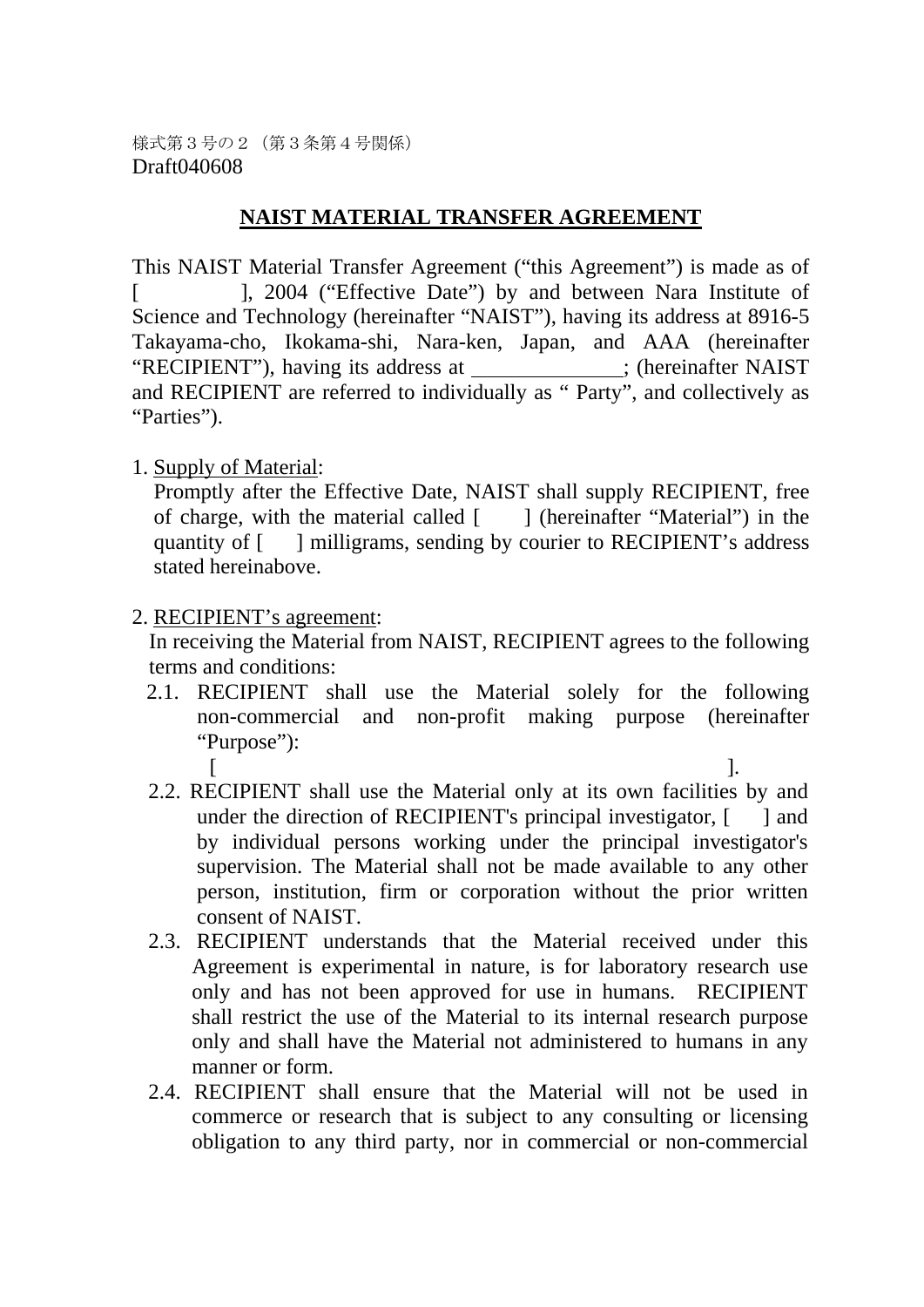work on behalf of any third party, regardless of whether or not such an obligation presently exists or previously existed or may be entered into in the future, without the express prior written consent of NAIST.

- 2.5. RECIPIENT shall ensure that the importation, transport, use, storage, maintenance and disposition of the Material by or on behalf of RECIPIENT will be conducted in strict accordance with all applicable laws, regulations and guidelines.
- 2.6. Promptly after the completion or termination of the Purpose, RECIPIENT shall submit to NAIST a report on all results and data obtained by the use of the Material under this Agreement (hereinafter "Results").
- 2.7. In the event that RECIPIENT intends to publish or otherwise disclose to any third party any portion of the Results, RECIPIENT shall submit to NAIST the contents of such intended publication or disclosure in advance and shall obtain NAIST's prior written approval for the contents, timing and method of such publication or disclosure, which approval shall not be unreasonably withheld or delayed by NAIST. If NAIST so requests, RECIPIENT shall include in such publication or disclosure the fact of the use of the Material and the name of NAIST as the supplier of the Material.
- 2.8. RECIPIENT shall bear all costs, expenses and risks associated with the use of the Material and shall be responsible for any claims or liabilities whatsoever that may arise as a result of the use of the Material and shall indemnify NAIST from such claims or liabilities.
- 3. Derivative:

RECIPIENT may produce and use for the Purpose any Derivative that means any cell, DNA, RNA, protein product or progeny produced by the replication or derivation of the Material. All terms, conditions and provisions applicable to the Material under this Agreement shall be applied to such Derivative as if such Derivative were the Material transferred and used hereunder.

- 4. Mutual Agreement:
- 4.1. Either Party may disclose to the other Party certain proprietary or confidential information, including without limitation, information relating to the Material or contained in the report on the Results (hereinafter "Confidential Information"). Each Party shall hold the Confidential Information disclosed by the other Party in strict confidence, shall use the same for the sole purpose of performing the objectives of this Agreement and shall not publish or disclose the same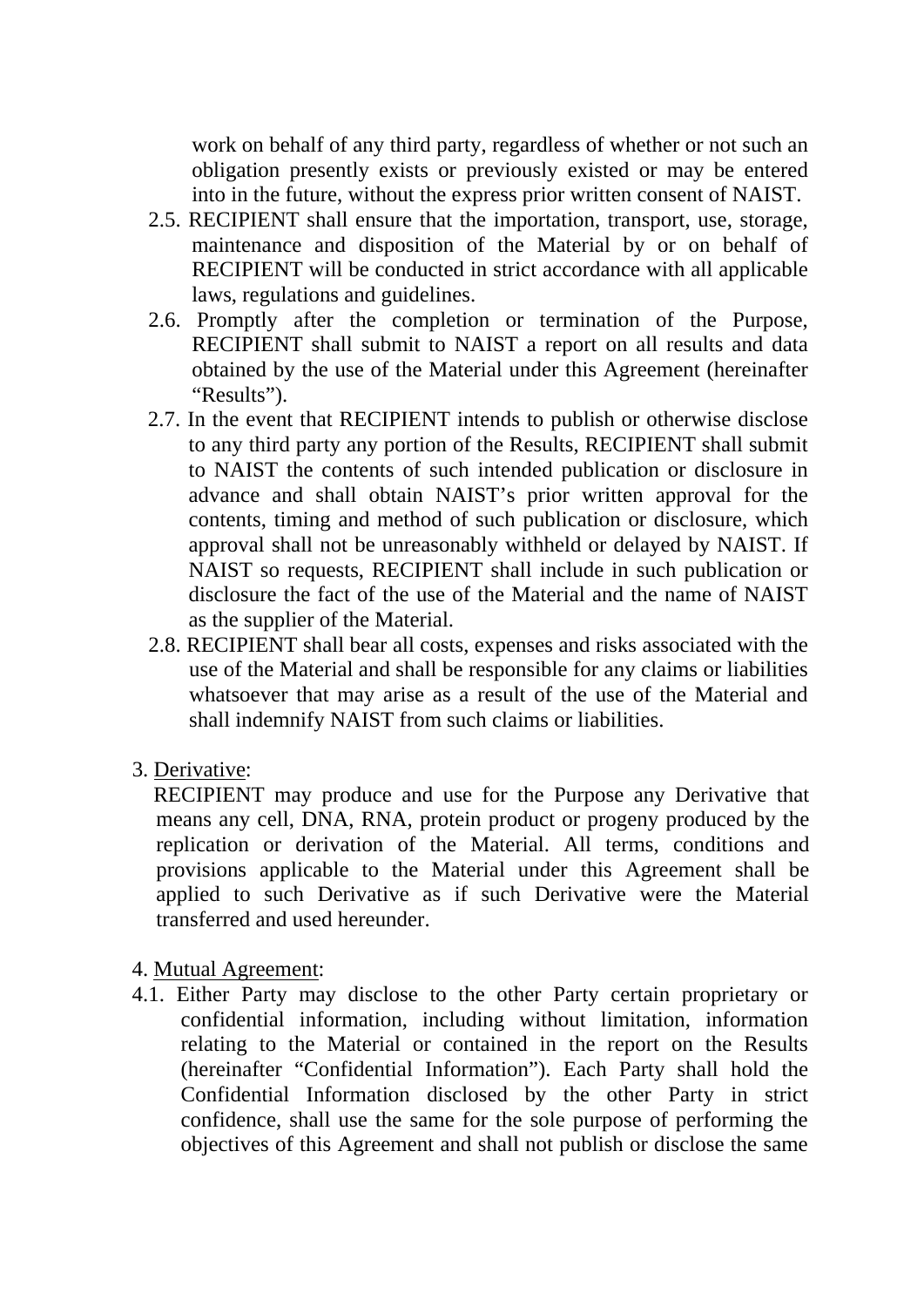to any third party without the prior written consent of the other Party, except such portion of the Confidential Information that is:

- (1) already known to or possessed by the obligated Party at the time of its knowing under this Agreement as shown by its written records; or
- (2) already publicly known at the time of the obligated Party's knowing under this Agreement, or thereafter becomes publicly known except due to the obligated Party's breach or fault; or
- (3)disclosed to the obligated Party by a third party having no obligation of confidentiality to the other Party as shown by the obligated Party's written records.
- 4.2. All the rights to the Results shall be owned jointly by NAIST and RECIPIENT, and the share of the ownership shall be fairly and reasonably agreed upon by the Parties in consideration of the degree of each Party's contribution, reflecting also the contribution of the background patent (if any) and the Confidential Information. If the Results include any patentable invention, the Parties shall conclude a joint patent application agreement which shall set forth the sharing of costs and income, filing, prosecution, registration and maintenance responsibilities, licensing rights and other necessary matters.
- 4.3. Any right or license under any NAIST's patent or patent application is not granted hereby. NAIST does not warrant that the use of the Material does not or will not infringe any third party patent. NAIST is under no obligation to obtain or provide licenses that may be required for the use of the Material by RECIPIENT.
- 4.4. NAIST MAKES NO WARRANTIES, EXPRESS OR IMPLIED, INCLUDING WITHOUT LIMITATION ANY WARRANTY OF MERCHANTABILITY, SAFETY, NON-HAZARDNESS, NON-INFRINGEMENT OF THIRD PARTY INTELLECTUAL PROPERTY RIGHTS OR FITNESS FOR A PARTICULAR PURPOSE.
- 4.5. This Agreement shall become effective as of the Effective Date first above written and shall expire upon NAIST's receipt of the report on the Results pursuant to Section 2.6. Unless otherwise agreed by the Parties, immediately after the Purpose is completed, RECIPIENT shall discontinue its use of the Material and, upon request of NAIST, shall promptly destroy or return, at NAIST's sole election, all the remaining quantities of the Material to NAIST. All other rights and obligations shall survive the expiration or termination of this Agreement.
- 4.6. This Agreement shall be governed by and construed and interpreted in accordance with the laws of Japan, without reference to principles of